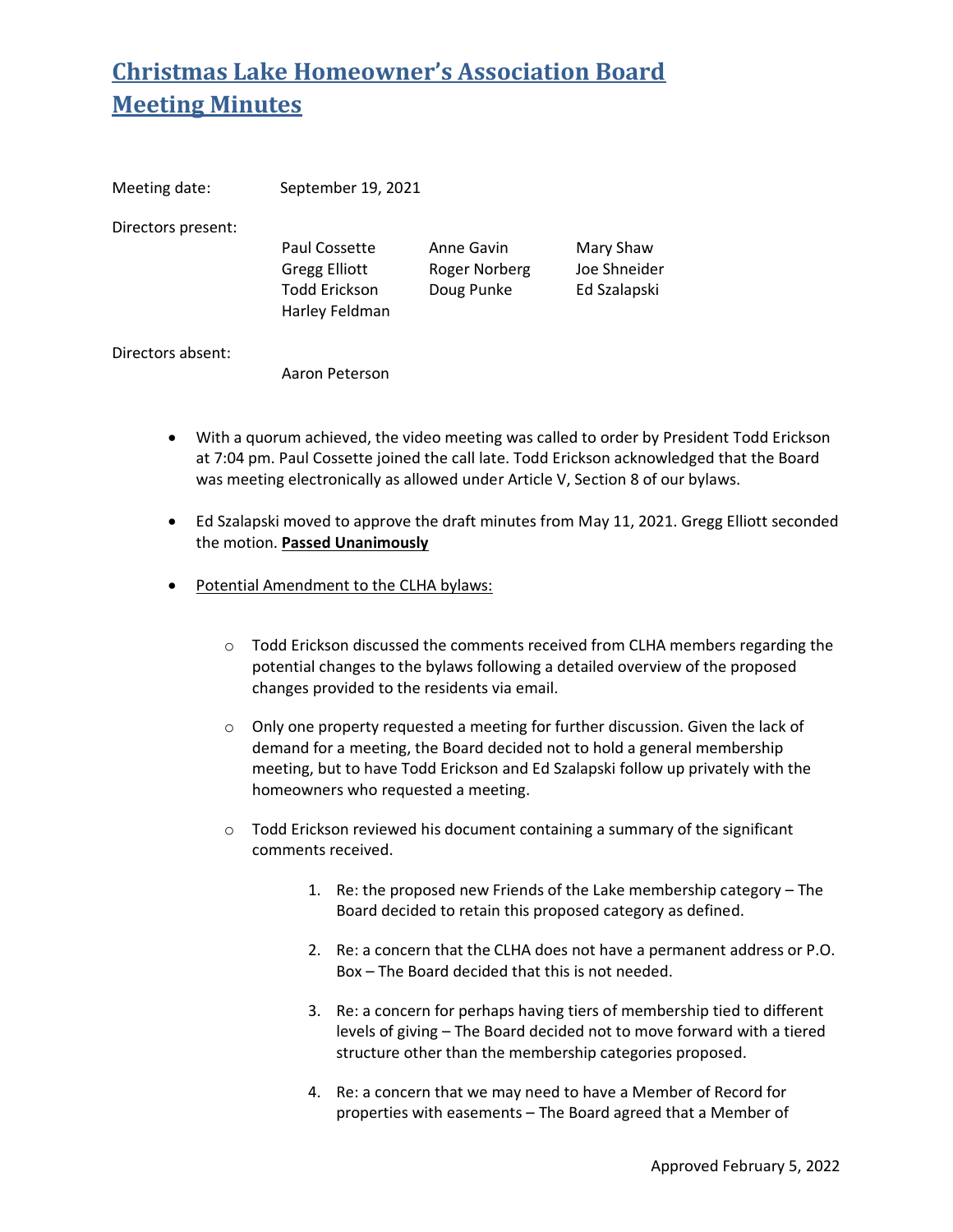Record should be established. Procedurally, the property will have the responsibility to communicate the Member of Record to the CLHA Secretary, and the CLHA Secretary will confirm receipt back to the property.

- 5. Re: a concern for having the bylaws call out an Election Committee with specific approaches to Director elections – The Board agreed to move ahead with the proposed bylaws and its new wording for the Election of Directors section, but not to call out anything more specific in the bylaws.
- 6. Re: a concern for increased controls to roles of persons on the Board and increased financial controls – The Board agreed that all 3 officers must be separate individuals, that 2 signatures are required for disbursements over a specified amount (amount TBD), that officers are not limited to any specific membership category, and that conflict-ofinterest attestations must be made at every meeting of the Board.
- 7. Re: the need for a census of existing and planned easements The Board agreed that a census is not required at this time or to be included in the bylaws.
- 8. Re: a concern that membership and Board meetings may continue after a quorum is lost – The Board agreed that the loss of a quorum simultaneously eliminates the remaining members or Directors from taking any actions that will bind the membership or Board. The persons remaining after a quorum is lost can only adjourn the meeting.
- 9. Re: eliminating confusion about "voting members" of the Board The Board agreed that since all Board members are voting members, the word "'voting" will be removed.
- 10. Re: potential confusion in determining the maximum percentage of non-owner members on the Board - The Board agreed that in the event a Board member is an owner member and has access via an easement, their owner status will take precedence in the calculation.
- 11. Re: a concern for Board actions without meeting (email votes) where not all Board members vote. Does any more need to be clarified in these instances? - The Board agreed it was fine as worded.
- 12. Re: a call for a Membership meeting to review the proposed changes The board concluded on this concern earlier in the meeting. See notes above.
- 13. Re: concern that the bylaw amendments may want to address properties owned by a corporation, e.g., Resthaven, LLC, with more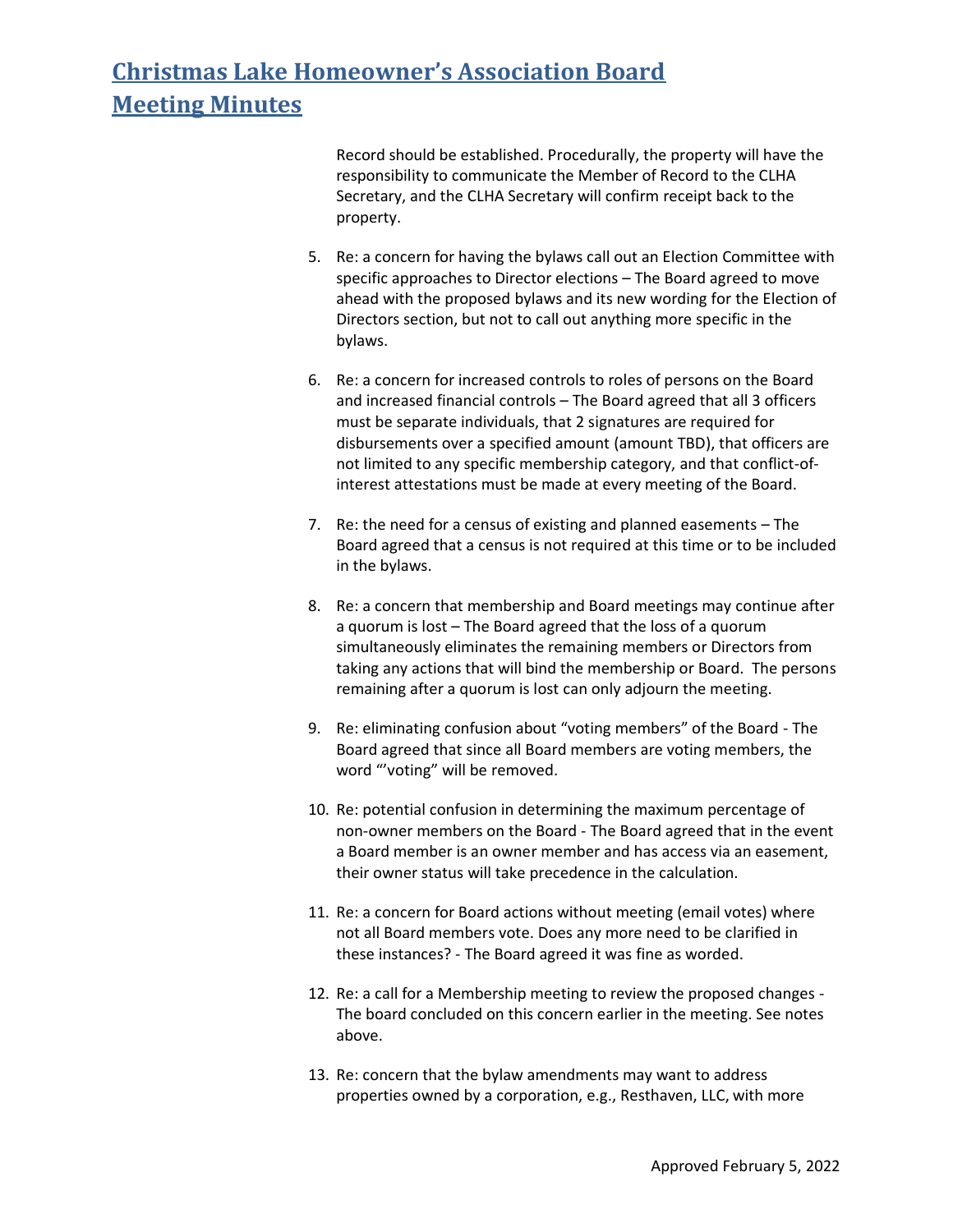than one household – The Board agreed that any property with multiple owners will need to specify a Member of Record.

- $\circ$  Joe Shneider moved that based on Member comments, CLHA is better served by not having a Membership meeting to discuss the proposed bylaw changes, that Ed Szalapski and Todd Erickson meet with Resthaven LLC to discuss their concerns, and that the proposed bylaws be updated with the input from this Board meeting. Ed Szalapski seconded the motion. **Passed Unanimously**
- Reports from Standing Committees of the Board:
	- o Budget Committee (Harley Feldman reporting)
		- During a discussion of beaver trapping, it was noted that we need to get a Certificate of Insurance to the trapper.
		- The Board agreed that Todd Erickson will send a notice of recognition to anyone who contributed to the last capital campaign, or who donated to the CLHA above their dues level.
		- As of the meeting it was noted that 43 properties have not paid dues, and this is consistent with the annual payment rate of approximately 75%.
		- The Board agreed that a capital campaign in the short term is the best way to get sufficient runway for the point in time when our Endowment is funded and provides a backstop for our lost grant revenues. Mary Shaw, Paul Cosette, and Harley Feldman agreed to lead this capital campaign.
- **Discussion on the recent CLHA survey** 
	- $\circ$  The survey review team led by Kris Hayes provided a summary that highlighted the major concerns and wishes of lake residents. Importantly, the most frequent comment was that residents approved of the work being done by the Board and wanted the Board to continue doing what it is doing.
	- $\circ$  Todd Erickson will report back to the membership on the survey results; over 130 separate survey responses. Households could submit more than one response.
	- $\circ$  The summary noted there was a tremendous amount of input to the survey.
	- $\circ$  The areas where the respondents would like to see the Board do more include water safety, boating and lake etiquette, helping the CLHA be better shoreland and lake stewards, and gain more engagement via social media.
- Reports from Standing Committees of the Board (continued):
	- o AIS Committee (Joe Shneider reporting)